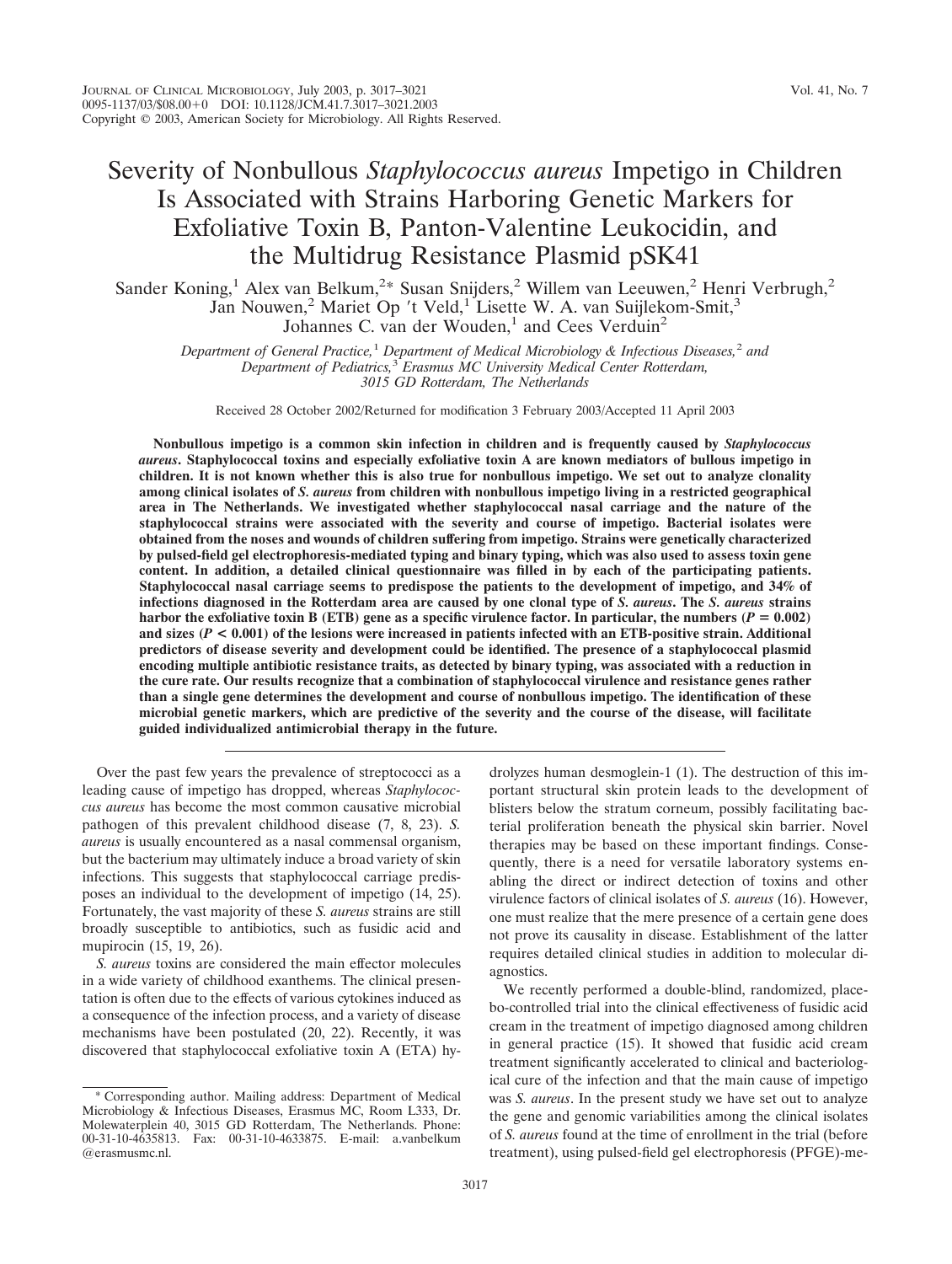diated typing and a novel binary typing (BT) protocol. We assessed the strains for the presence or absence of toxin-encoding genes and investigated whether the virulence gene potential of the staphylococcal strains involved and staphylococcal nasal carriage per se were associated with the severity and course of the impetigo.

#### **MATERIALS AND METHODS**

**Bacterial isolates and clinical data collection.** Koning et al. (15) described the isolation of *S. aureus* strains from children affected by impetigo in the Rotterdam region of The Netherlands. Swabs for the detection of bacteria were obtained from the nose, which is the primary ecological niche for *S. aureus*, and from the impetigo wound. A trained research nurse obtained all samples at the home visit for inclusion in the study. Ninety-eight *S. aureus* strains were analyzed by PFGE and extended BT (see below). The following clinical parameters were recorded for all patients  $(n = 98)$ : number of lesions, location of the lesion, surface area of the lesion, temperature, lymphadenopathy (a patient was defined as positive once a palpable enlargement of the regional lymph nodes concerned was obvious), encrustation of the wound, presence of pustules, duration of infection, and swimming habits. In addition, we recorded the age, sex, ethnicity, quality of living environment, and kindergarten attendance. We also investigated the relationship between virulence gene markers of the *S. aureus* strains and the course of impetigo, focusing on clinical and bacterial cure 1 week after inclusion in the study and the start of therapy. Clinical cure was defined as the complete absence of lesions or the presence of lesions that had become dry without crusts. Bacterial cure was defined as the absence of *S. aureus* strains at the lesion. The medical ethical committee of the Erasmus Medical Center approved the trial protocol, and informed consent was obtained from the patients and their parents. In case the patients withdrew from the study protocol, evaluation visits were still carried out as scheduled.

**PFGE analysis.** PFGE analysis for *S. aureus* was performed by established protocols (27). Electrophoresis was performed in contour-clamped homogeneous electric field mappers (Bio-Rad, Veenendaal, The Netherlands) by using a 20-h program consisting of two switching blocks (10 h for 5 to 15 s and 10 h for 15 to 45 s). The buffer system consisted of  $1 \times$  TBE (Tris-borate-EDTA), whereas the temperature was kept constant at 14°C. DNA macrorestriction fragment-containing blocks were prepared by embedding *S. aureus* cells and treating these in situ with lysostaphin (Sigma, Steinheim, Germany), proteinase K (Sigma), and *Sma*I (Boehringer, Mannheim, Germany). For size determination, reference samples containing phage  $\lambda$  concatemeric DNA (Bio-Rad) were included in all gels. After PFGE, the gels were stained with ethidium bromide and photographed. Interpretation of the banding patterns was performed visually, and types were assigned as suggested by Tenover et al. (24). In short, banding patterns differing at less than three band positions were assigned the same overall type; subtypes were identified by numbering.

**Extended BT.** BT of the *S. aureus* strains was performed with the system developed by Van Leeuwen et al. (28). Twelve strain-selective probes were immobilized on nylon strips, and reverse hybridization with chemically labeled staphylococcal DNA was performed. Signals were recorded after staining; and a 1 or 0 binary score was deduced for each of the probes, resulting in a 12-digit 1/0 genotype for each of the strains. This classical approach uses 12 probes for BT (BIN 1 to 9, 11, 14, and 15). The sequences of these probes are homologous to unknown regions in the staphylococcal genome (BIN 7), a hypothetical but not yet identified gene (BIN 2, 5, 8, and 15), the Panton-Valentine leukocidin gene (BIN 1), a repetitive motif (BIN 3), a pSK41-like multiresistance-encoding plasmid (BIN 4), the  $\phi$ SLT bacteriophage (BIN 6), the intergenic region between a tRNA synthetase and an amino acid permease (BIN 9), the 3-hydrocyacyl coenzyme A dehydrogenase gene (BIN 11), and the acetyl coenzyme A synthetase gene (BIN 14). In addition, 11 toxin gene-specific probes were included (18). These included probes for enterotoxins A, B, C, D, and E; ETA and ETB; toxic shock syndrome toxin; and hemolysins A, B, and C. All probes were generated by PCR. The validity of the results obtained by this approach was verified by including *S. aureus* strains with a phenotypically determined toxin production pattern as positive controls (results not shown). The latter strains were obtained from Max Heck and Wim Wannet (Department of Infectious Disease Epidemiology, State Institute of Public Health and the Environment, Bilthoven, The Netherlands).

**Statistical analyses.** For pairwise comparisons, Fisher's exact tests were performed by using 2-by-2 contingency tables. Two-sided *P* values were considered significant once they were  $< 0.05$ . Numerical analyses were performed by analysis of variance. The relationship between gene markers and the course of disease

was tested by both univariate analysis and stepwise logistic regression analysis. In the multivariate analysis, baseline characteristics and treatment modality (fusidic acid cream or placebo) were included in the analysis.

## **RESULTS**

**Genotyping of the bacterial isolates.** Ninety-eight *S. aureus* isolates from the wounds of as many patients, obtained at their inclusion visit, were genetically characterized by PFGE and BT. A novel genotype was defined on the basis of the presence of three or more band differences in the PFGE pattern, which was always accompanied by at least two differences in the BT outcome. Overall, 67 different genotypes could be identified among these strains. Thirty-nine strains were identified as belonging to a single clone, identified by similarities in the PFGE banding patterns (24). This clone was given the code 8. BT confirmed the existence of the clonal type as defined by PFGE, and BT probes BIN 1 to BIN 4 identified most of the genetic heterogeneity between PFGE type 8 and non-PFGE type 8 (diverse) strains. For all of the binary codes for the clone 8 group (except for those obtained with BIN 2, 3, and 7), exceptions to the consensus code were found. This corroborates the genetic microheterogeneity already detected by PFGE and confirms that the sequences of the BIN probes originate from intrinsically unstable regions in the *S. aureus* genome. We were unable to document significant geographic clustering of clones within the Rotterdam area (results not shown).

**Toxin gene detection.** The hemolysin A to C genes were present in essentially all of the *S. aureus* strains isolated during the Rotterdam impetigo study. The enterotoxin A, D, and E genes, in contrast, were rare. Furthermore, not all of the clone 8 strains were identical with respect to their toxin gene potentials. When the clonal isolates were compared to the other (genetically diverse) strains, the presence of ETB and enterotoxin C and the absence of the toxic shock syndrome toxin appeared to be specific for the clonal isolates.

**Nasal carriage and clinical characteristics.** Among the patients for whom nasal swab specimens were available for culture, 79% showed nasal colonization by *S. aureus* during the inclusion visit. When strain identity was assessed pairwise for each of the patients at the time of presentation, 75% had the same strain in the nose and the wound. Table 1 summarizes the data obtained by statistical comparison of bacterial and clinical characteristics. The presence of a given bacterial characteristic was not related to sex, ethnicity, occurrence of lesions on the head or the limbs, sensations of pain, frequency of impetigo, preexisting eczema, or records of boils in the family (data not shown). Table 1 highlights the characteristics that are statistically significant when the clinical signs and the presence or absence of a given gene probed by BT are compared. All 111 strains derived from wounds for which both BT and toxin detection results were available were included in the survey, irrespective of their genotype (clone 8-related and genetically heterogeneous strains). In order to circumvent clone 8-induced bias, the same statistical exercise was repeated for the strains harboring non-clone 8 genotypes. The boldface values in Table 1 highlight those parameters that retained significance upon reanalysis. These will be discussed in more detail below.

A major marker for disease severity was the presence of the bacterial ETB gene (Table 1). In particular, the number of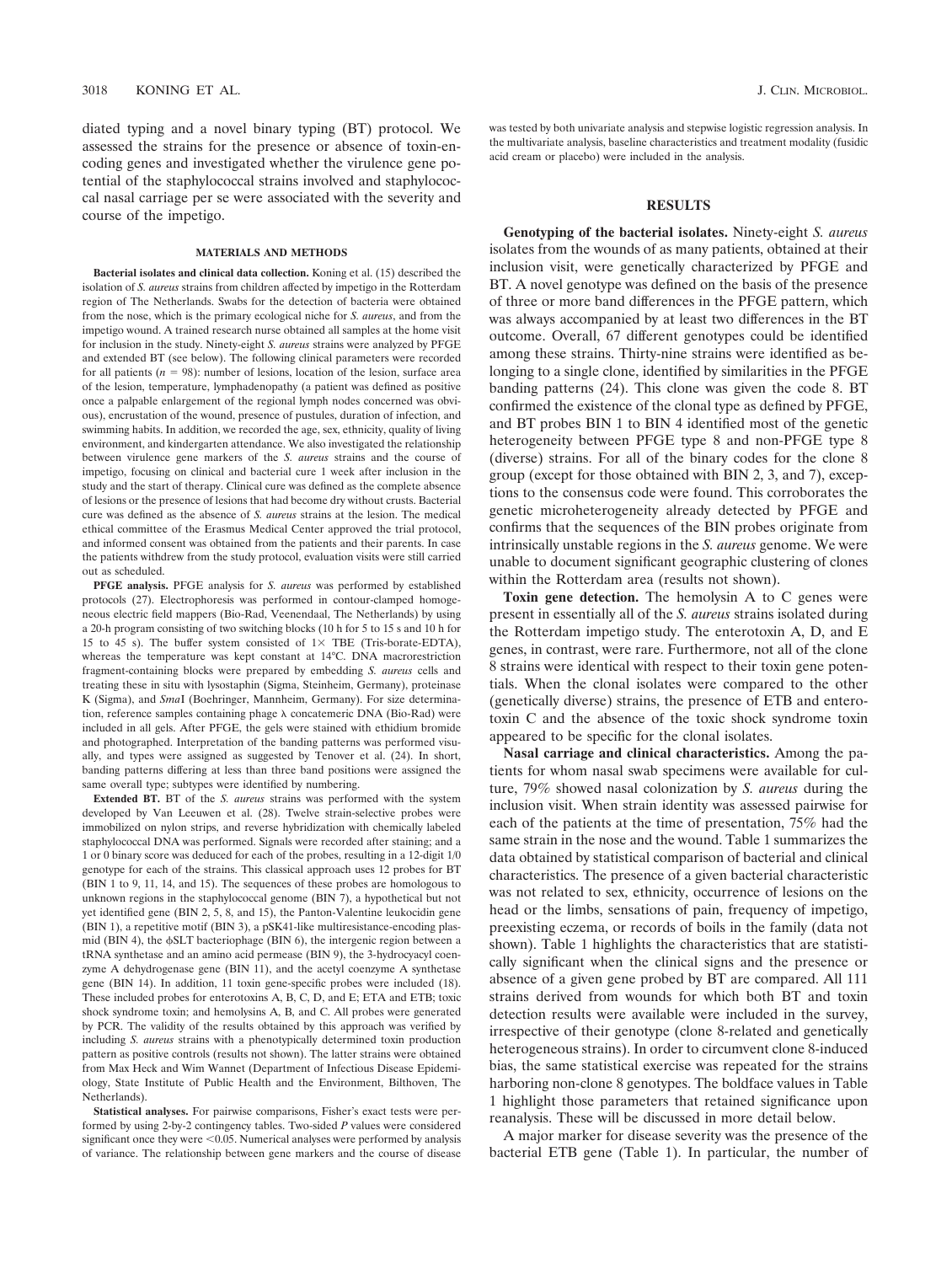lesions observed and the total surface size of the lesions were highly significantly associated with the presence of ETB. Also, positivity with BT probes BIN 1 (homologous to the Panton-Valentine leukocidin gene) and BIN 4 (pSK41-like multiresistance-encoding plasmid) seemed to be a predictor for the severity of infection. Apparently, a strain harboring ETB and sequences specific for the BIN 1 and BIN 4 probes showed strong disease-inducing potential, probably due to the combined presence of virulence and antibiotic resistance genes. For ETB and BIN 1 this finding was corroborated by the absence of lymphadenopathy. The association between carriage of the ETB-positive staphylococci and kindergarten attendance disappeared upon elimination of clonal type 8 strains from the analysis. Some additional conclusions can be drawn from Table 1. The presence of the genes encoding enterotoxins C and D predisposed individuals to pustule formation. Strains harboring these genes did not seem to be spreading through kindergarten-associated infections. Furthermore, different age groups were colonized with different types of *S. aureus* isolates. Finally, the sequence specific for the BIN 8 probe was associated with wound encrustation. Although the BIN 8 nucleotide sequence corresponds to that of a gene in the *S. aureus* chromosome to which a function has not yet been attributed and that is ill defined at present, the observed association with impetigo implies that additional research into the precise nature of this potential virulence gene is warranted. BIN 2, whose sequence matches that of another hypothetical gene, seems to be associated with pustule formation. Again, further studies into the nature of this gene are urgently required. Multivariate analysis showed that the presence of the gene for ETB was the clinically most relevant predictor of disease severity.

**Relation between gene markers and clinical cure.** None of the univariate relationships between gene markers and clinical cure after 1 week reached statistical significance, nor did nasal staphylococcal carriage. In stepwise multivariate logistic regression analysis, apart from treatment modality, only the presence of the BIN 4-specific sequence contributed significantly to clinical cure ( $\beta = -1.68$ ;  $P = 0.005$ ), with a lower cure rate for patients that were infected with BIN 4-specific sequence-positive strains. For bacterial cure after 1 week (data were available for 88 patients), the presence of ETB gene- and BIN 8-specific sequence-positive strains turned out to be statistically related. When the ETB gene was present, 40% of the patients were cured after 1 week, whereas in the absence of the gene, 60% were cured after 1 week ( $\chi^2 = 5.25$ ; degrees of freedom  $= 1$ ;  $P = 0.03$ ). When strains were positive for the BIN 8-specific sequence (which was the case for 84 of 88 children), 60% were cured within a week. Among the four patients with a BIN 8-specific sequence-negative strain, none were cured ( $\chi^2 = 5.51$ ; degrees of freedom = 1; *P* = 0.03). In the regression analysis, apart from treatment modality, only the BIN 7-specific sequence contributed to some extent, but this was not statistically significant.

## **DISCUSSION**

Nasal carriage of *S. aureus* is an important predisposing factor for the development of staphylococcal infections (14). The 79% carriage rate among our impetigo patients exceeds the average carriage rates found in many other studies, suggene,

hypothetical

gene segment; SEC, SED, and SEE,

enterotoxins

C, D, and

E,

respectively;

TSST,

toxic shock syndrome

toxin.

|                             |                                             |                      |                                         |                    |                                               |                                                              |                  |                  |                      | patients harboring the markers versus that did not, In the case of the case of the average number of lesions, for instance, the average number of lessons was 17.1 tor patients including the markers versus to that a not. In<br>encoding enterotoxins A and B and hemolysins A, B, and C and for and BIN probes 2, 3, 5 to 7, 11, 14, and 15, Pairs of figures indicate the probe-positive (left) versus the probe-negative (right) results. P values are<br>for patients infected with an ETB-negative strains the number of lessions averaged 9.9. Only statistically significant figures are included. No association with any of the listed disease parameters was found for the genes<br>" Data are for 98 combinations of completely typed S. aureus strains together with a full complement of patient information. The pairs of figures listed indicate the average value of the parameters investigated for the |
|-----------------------------|---------------------------------------------|----------------------|-----------------------------------------|--------------------|-----------------------------------------------|--------------------------------------------------------------|------------------|------------------|----------------------|----------------------------------------------------------------------------------------------------------------------------------------------------------------------------------------------------------------------------------------------------------------------------------------------------------------------------------------------------------------------------------------------------------------------------------------------------------------------------------------------------------------------------------------------------------------------------------------------------------------------------------------------------------------------------------------------------------------------------------------------------------------------------------------------------------------------------------------------------------------------------------------------------------------------------|
|                             | $62 - 43 (0.04)$                            | 27-57 (0.03)         |                                         |                    | $68 - 46$ (0.03)                              |                                                              |                  |                  |                      | Swimming participation<br>326 > 4 yr                                                                                                                                                                                                                                                                                                                                                                                                                                                                                                                                                                                                                                                                                                                                                                                                                                                                                       |
|                             | 85-66 (0.02)                                |                      | $6 - 31 (0.001)$                        |                    | 87-70 (0.05)<br>$5 - 27$ (0.005)              |                                                              | $100 - 34(0.03)$ | 25-78 (0.04)     | $53 - 80(0.02)$      | Home in an old house<br>Kindergarten attendance and<br>Kindergarten attendance                                                                                                                                                                                                                                                                                                                                                                                                                                                                                                                                                                                                                                                                                                                                                                                                                                             |
| 31-80 (0.04)                |                                             |                      |                                         |                    | $51 - 24$ (0.005)<br>35-12 (0.005)            |                                                              |                  |                  |                      | Family members or peers<br>Lesions on trunk<br>infected                                                                                                                                                                                                                                                                                                                                                                                                                                                                                                                                                                                                                                                                                                                                                                                                                                                                    |
| $95 - 80$ $(0.03)$          |                                             | 50-17 (0.03)         | 12-26 (0.05)                            |                    |                                               |                                                              |                  | 75-18 (0.02)     | 41-16 (0.02)         | Pustules<br>Encrustation                                                                                                                                                                                                                                                                                                                                                                                                                                                                                                                                                                                                                                                                                                                                                                                                                                                                                                   |
|                             |                                             |                      | 30-51 (0.04)                            | 73-37 (0.03)       | 20-53% (0.003)                                | 36.1-36.6 (0.01)                                             |                  | $100 - 39(0.03)$ |                      | Temp (°C)<br>Lymphadenopathy (% of patients)<br>$\%$ Patients with:                                                                                                                                                                                                                                                                                                                                                                                                                                                                                                                                                                                                                                                                                                                                                                                                                                                        |
|                             | $15.9 - 8.8$ (0.003)<br>$8.7 - 4.0$ (0.003) |                      | 15.4-10.1 (0.03)<br>$9.3 - 4.2 (0.001)$ |                    | $11.6 - 3.9$ (<0.001)<br>$17.7 - 9.9$ (0.002) |                                                              |                  |                  |                      | Surface area of lesion $(cm^2)$<br>No. of lesions                                                                                                                                                                                                                                                                                                                                                                                                                                                                                                                                                                                                                                                                                                                                                                                                                                                                          |
|                             |                                             |                      |                                         | $13.8 - 8.7(0.02)$ |                                               |                                                              |                  |                  |                      | Duration (days) at first visit                                                                                                                                                                                                                                                                                                                                                                                                                                                                                                                                                                                                                                                                                                                                                                                                                                                                                             |
|                             | $5.9 - 4.2 (0.002)$                         |                      | $6.1 - 4.3(0.001)$                      |                    | $6.8 - 4.2$ (<0.001)                          |                                                              |                  |                  | $2.8 - 5.5$ (<0.001) | Age (yr)                                                                                                                                                                                                                                                                                                                                                                                                                                                                                                                                                                                                                                                                                                                                                                                                                                                                                                                   |
| (hyp. gene)<br><b>BIN 8</b> | $(BIN 4 (pSK41)$                            | (hyp. gene)<br>BIN 2 | BIN 1 (PVL)                             | TSST               | ETB                                           | ETA                                                          | SEE              | <b>SED</b>       | <b>SEC</b>           | Characteristic                                                                                                                                                                                                                                                                                                                                                                                                                                                                                                                                                                                                                                                                                                                                                                                                                                                                                                             |
|                             |                                             |                      |                                         |                    |                                               | clinical and demographic features of children with impetigo" |                  |                  |                      | TABLE 1. Association between virulence gene markers of S. atureas strains cultured at inclusion of patients in a randomized placebo controlled study on the efficacy of fusidic acid and                                                                                                                                                                                                                                                                                                                                                                                                                                                                                                                                                                                                                                                                                                                                   |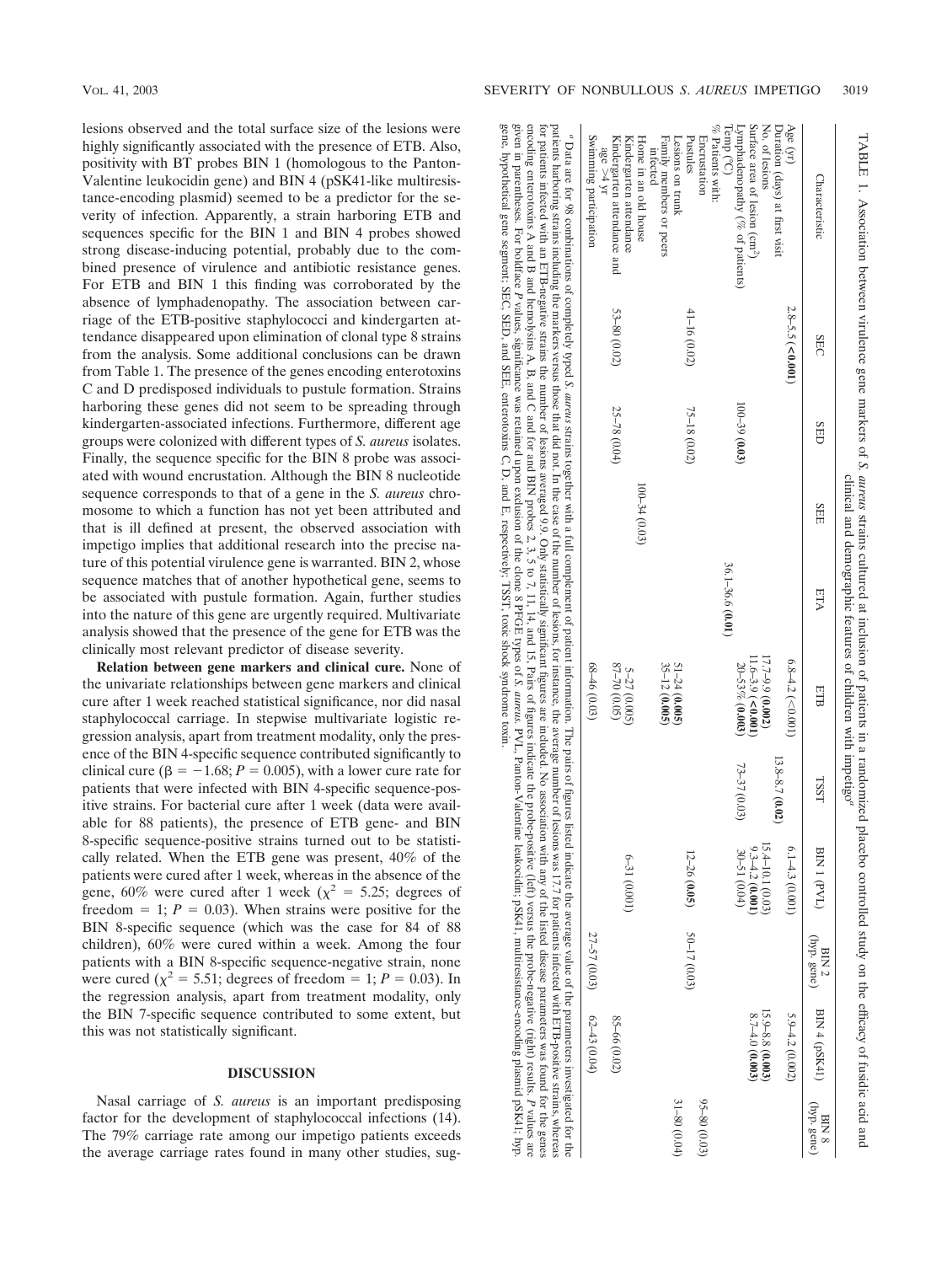gesting that *S. aureus* carriage predisposes individuals to the development of impetigo. However, the ultimate proof for this should be based upon prospective studies, since our study design does not enable a distinction between cause and effect. On the basis of the present data set, it is not possible to definitely conclude that nasal carriage precedes skin infection. This would have required sequential bacterial cultivation prior to impetigo development. This is an impracticable approach.

The toxin gene repertoire of a given *S. aureus* strain has been suggested to be an important denominator for the strain's capacity to induce skin disease (3, 6, 17, 21). In particular, the antigenically distinct subtypes of staphylococcal ETA and ETB are putatively involved in the development of bullous impetigo. Previous studies in Japan have demonstrated that approximately 70% of all clinical isolates produced either of these toxins, whereas among strains isolated from patients with atopic dermatitis and furuncles, these rates were 3 and 0%, respectively (13). In Japan, ETA was present in 57 of 144 (40%) strains tested, ETB was present in 36 of 144 (25%) strains, and both genes were present in 7 of 144 (5%) strains. Our values were 12 of 98 (12%), 36 of 98 (37%), and 6 of 98 (6%) strains tested, respectively. This may suggest geographical differences in gene incidence, but it also suggests that both ETA and ETB are important factors in the development and progression of impetigo. The fact that ETB may be plasmid borne probably contributes to its ease of dissemination (29). Also, an association between exfoliative toxin gene content and impetigo was documented in Italy (4, 5). It must be emphasized that the values mentioned above highlight the fact that not all *S. aureus* strains causing impetigo harbor, for instance, the ETB gene. This implies that additional factors, either host or pathogen derived or both host and pathogen derived, affect the development of impetigo. This suggests that impetigo is a multifactorial syndrome, for which we provide evidence from at least the bacteriological point of view.

We have shown here that, analogous to the already documented clinical importance of ETA in bullous impetigo, the structurally similar toxin ETB contributes significantly to the development of nonbullous impetigo. In particular, the surface area and the number of impetigo lesions were increased in patients with ETB-positive *S*. *aureus* infections. The epidemiological association between the presence of the bacterial gene and disease severity was very clear. Our study shows that clonal dissemination of certain bacterial genotypes is important in this respect, explaining a large proportion of disease cases. Additional clinical-microbiological markers were identified by BT. The sequence of one of these, BIN 4, displays homology to the sequences of the VRS plasmids belonging to the pSK41 family (2, 9). How these multiresistance-encoding conjugative plasmids, which harbor all requirements for gene transfer and various insertion elements, relate to the severity of skin disease is unclear at present. However, its apparent relatedness to a delay of cure is probably due to the antibiotic resistance that is associated with this class of plasmids. For another important marker that we discovered, the sequence specific for BIN 1, the relation to disease severity is more obvious: this binary probe shares sequence homology with a Panton-Valentine leukocidin located on prophage  $\phi$ PV8 (12). The possible virulence effect of such a molecule is obvious, as was also demonstrated in two recent studies showing an increased incidence of the leukocidin gene among *S. aureus* strains isolated from impetigo patients (10) and general clinical isolates (11). Moreover, Lina et al. (17) demonstrated that this leukocidin appears to be specifically associated with necrotic lesions of the skin and mucous membranes.

In conclusion, we have shown here that impetigo among patients living in a geographic region of limited size can be caused by both clonally related and unrelated *S*. *aureus* strains. For the first time, a relation between the virulence gene content and the severity of impetigo has been demonstrated. Most particularly, we have demonstrated here that various virulence factors are involved in impetigo and that the severity of disease is probably dependent upon the combined presence and activities of these various factors. Independent of PFGE-defined staphylococcal clonality, bacterial toxin and virulence gene contents are important factors related to the severity and sometimes even the course of the disease. Further improvement of microbial gene typing strategies, such as those used in the present study, may result in prospective therapeutic interventions guided by molecular assessment of the virulence of the infectious agent.

#### **REFERENCES**

- 1. **Amagai, M., N. Matsuyoshi, Z. H. Wang, C. Andl, and J. R. Stanley.** 2001. Toxin in bullous impetigo and staphylococcal scalded skin syndrome target desmoglein 1. Nat. Med. **6:**1275–1277.
- 2. **Berg, T., N. Firth, S. Apisiridej, A. Hettiaratchi, and R. A. Skurray.** 1998. Complete nucleotide sequence of pSK41: evolution of staphylococcal con-jugative multi-resistance plasmids. J. Bacteriol. **180:**4350–4359.
- 3. **Bunikowski, R., M. E. Mielke, H. Skarabis, M. Worm, I. Anagnostopoulos, G. Kolde, U. Wahn, and H. Renz.** 2000. Evidence for a disease promoting effect of *Staphylococcus aureus* derived exotoxins in atopic dermatitis. J. Allergy Clin. Immunol. **105:**814–819.
- 4. **Capoluongo, E., A. Giglio, M. Belardi, F. Leonetti, A. Frasca, A. Giannetti, and F. Ameglio.** 2000. Association between lesional or non-lesional *S. aureus* strains from patients with impetigo and exfoliative toxin production. No association with *Sma*I PFGE patterns. New Microbiol. **23:**21–27.
- 5. **Capoluongo, E., A. Giglio, M. Belardi, F. Leonetti, M. Belardi, A. Giannetti, F. Caprilli, and F. Ameglio.** 2000. DNA heterogeneity of *Staphylococcus aureus* strains evaluated by *Sma*I and *Sgr*AI pulsed field gel electrophoresis in patients with impetigo. Res. Microbiol.**151:**53–61.
- 6. **Capoluongo, E., A. Giglio, M. M. Lavieri, I. Lesnoni-La Parola, C. Ferraro, A. Cristaudo, M. Belardi, F. Leonetti, A. Mastroianni, A. Cambieri, P. Amerio, and F. Ameglio.** 2001. Genotypic and phenotypic characterization of *Staphylococcus aureus* strains isolated in subjects with atypic dermatitis. Higher prevalence of exfoliative B toxin production in lesional strains and correlation between the markers of disease intensity and colonization density. J. Dermatol. Sci. **26:**145–155.
- 7. **Dagan, R., and Y. Bar David.** 1992. Double-blind study comparing erythromycin and mupirocin for treatment of impetigo in children: implications of a high prevalence of erythromycin-resistant *Staphylococcus aureus* strains. Antimicrob. Agents Chemother. **36:**287–290.
- 8. **Dagan, R.** 1991. Staphylococcus aureus in impetigo. Am. J. Dis. Child. **145:**1223.
- 9. **Firth, N., K. P. Ridgway, M. E. Byrne, P. D. Fink, L. Johnson, I. T. Paulsen, and R. A. Skurray.** 1993. Analysis of a transfer region from the staphylococcal conjugative plasmid pSK41. Gene **136:**13–25.
- 10. **Gravet, A., P. Couppie, O. Meunier, E. Clyti, B. Moreau, R. Pradinaud, H. Monteil, and G. Prevost.** 2001. *Staphylococcus aureus* isolated in cases of impetigo produces both epidemolysins A or B and LukE-LukD in 78% of 131 retrospective and prospective cases. J. Clin. Microbiol. **39:**4349–4356.
- 11. **Jarraud, S., C. Mougel, J. Thioulouse, G. Lina, H. Meugnier, F. Forey, X. Nesme, J. Etienne, and F. Vandenesch.** 2002. Relationships between *Staphylococcus aureus* genetic background, virulence factors, agr groups (alleles), and human disease. Infect. Immun. **70:**631–641.
- 12. **Kaneko, J., T. Kimura, Y. Kawakami, T. Tomita, and Y. Kamio.** 1997. Panton-Valentine leukocidin genes in a phage-like particle isolated from mitomycin C treated *Staphylococcus aureus* V8 (ATCC 49775). Biosci. Biotechnol. Biochem. **61:**1960–1962.
- 13. **Kanzaki, H., M. Ueda, Y. Morishita, H. Akiyama, J. Arata, and S. Kanzaki.** 1997. Producibility of exfoliative toxin and staphylococcal coagulase types of *Staphylococcus aureus* strains isolated from skin infections and atopic dermatitis. Dermatology **195:**6–9.